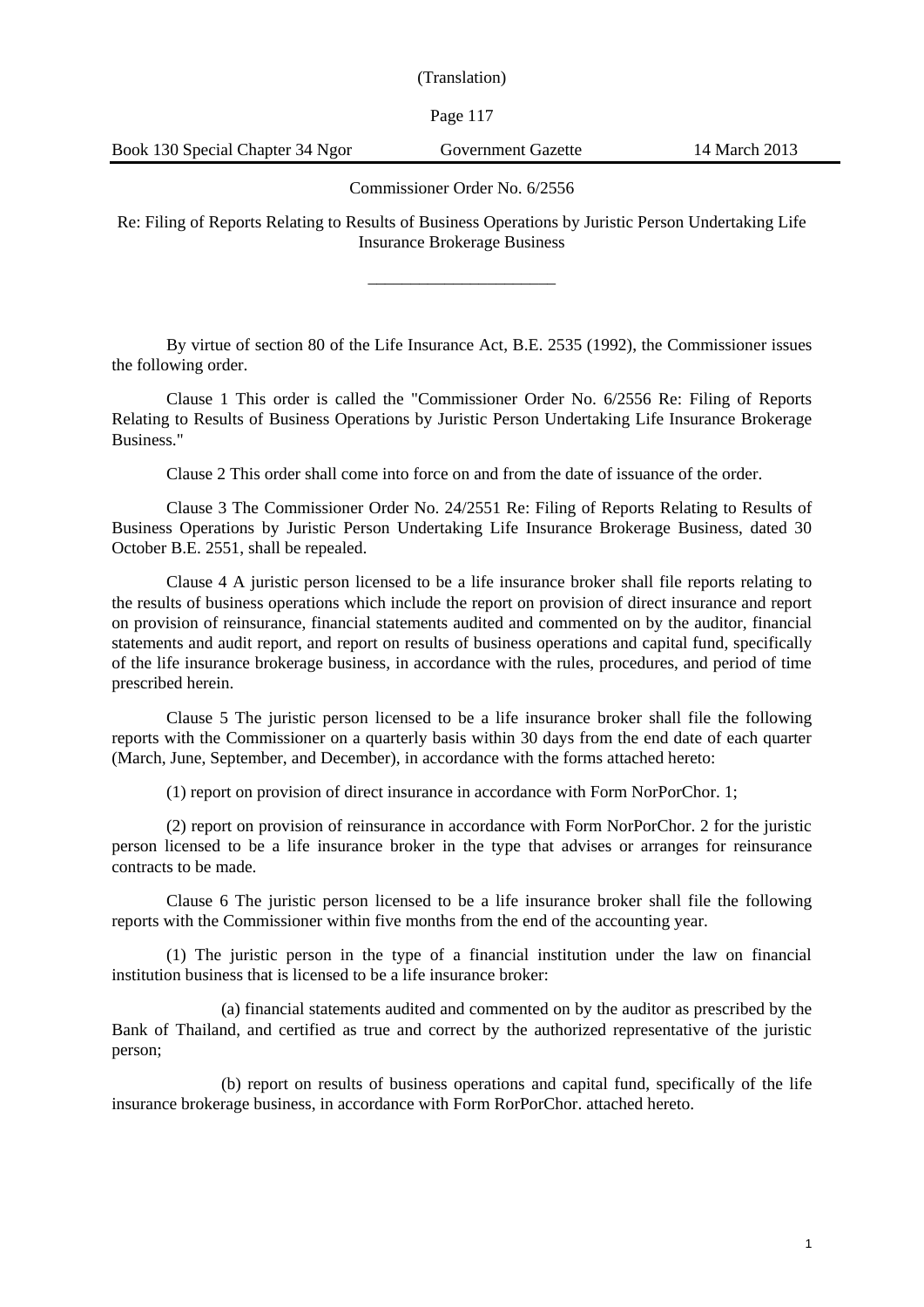|                                  | (Translation)             |               |
|----------------------------------|---------------------------|---------------|
|                                  | Page 118                  |               |
| Book 130 Special Chapter 34 Ngor | <b>Government Gazette</b> | 14 March 2013 |
|                                  |                           |               |

(2) The juristic person in the type of a financial institution incorporated under a specific law that is licensed to be a life insurance broker:

(a) financial statements audited and commented on by the auditor as prescribed by that specific law, and certified as true and correct by the authorized representative of the juristic person;

(b) report on results of business operations and capital fund, specifically of the life insurance brokerage business, in accordance with Form RorPorChor. attached hereto.

(3) The juristic person licensed to be a life insurance broker other than those in (1) and (2):

(a) financial statements and audit report designated by the director-general of the Department of Business Development, by the approval of the Minister of Commerce, under the law on accounting, and certified true and correct by the authorized representative of the juristic person;

(b) report on results of business operations and capital fund, specifically of the life insurance brokerage business, in accordance with Form RorPorChor. attached hereto.

Clause 7 The juristic person licensed to be a life insurance broker shall file with the Commissioner any report relating to the results of business operations in clause 5 and clause 6 in electronic form in the computer system determined by the Office of Insurance Commission. If the information has not been checked by the computer system as determined, it shall be deemed that the company did not file the report.

If the filed report in clause 5 and clause 6 is inaccurate or incomplete, the Commissioner shall have the power to order that the same be amended so it is accurate or complete within the period of time prescribed.

> Given on 11 February B.E. 2556 (2013). Pravej Ongartsittigul Secretary-General Insurance Commission Commissioner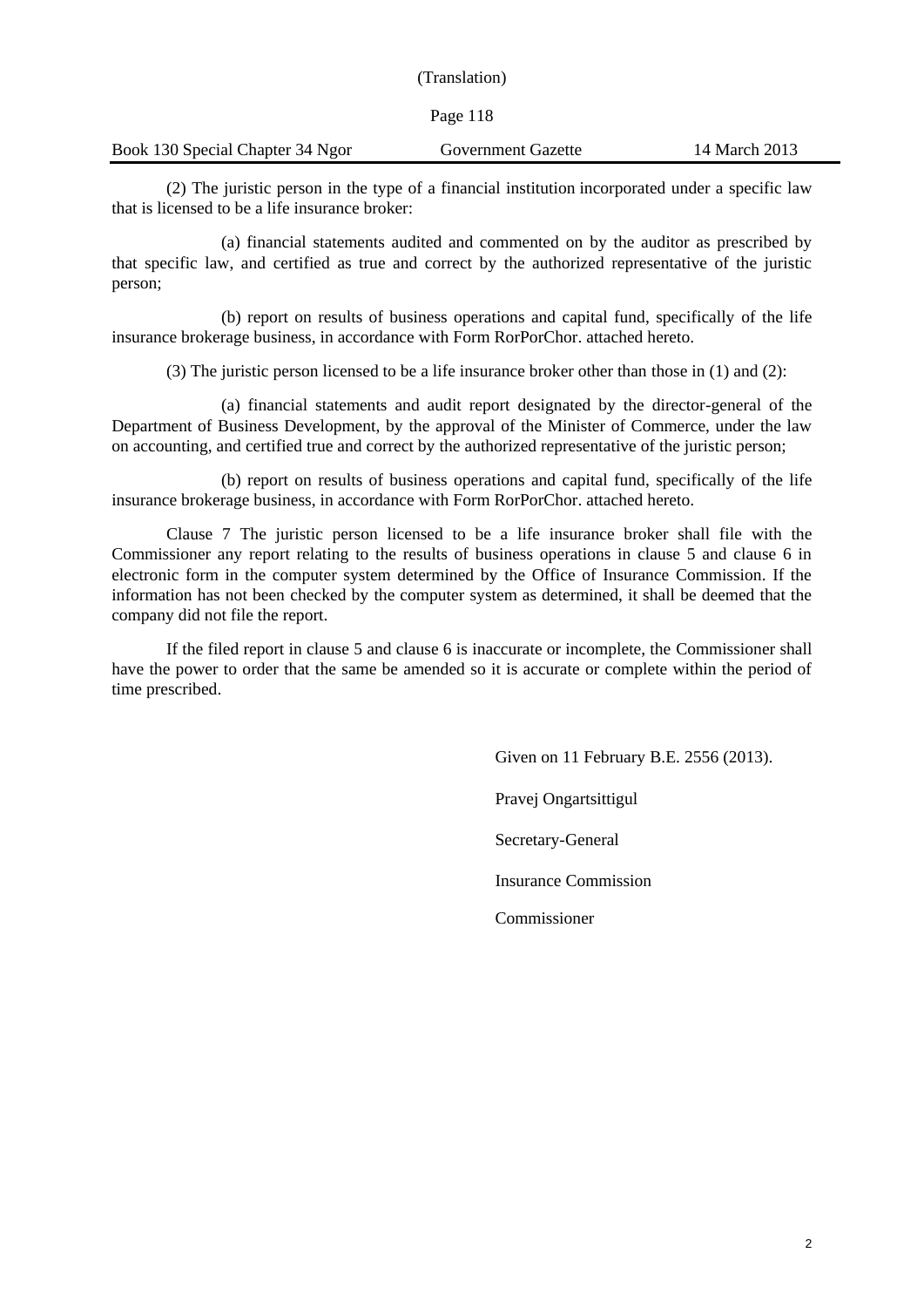Form RorPorChor.

|    | <b>Report on Results of Business Operations and Capital Fund</b>                                                                                                                                                                                                                                                                                                                                                                                        |                             |  |  |  |  |  |  |  |
|----|---------------------------------------------------------------------------------------------------------------------------------------------------------------------------------------------------------------------------------------------------------------------------------------------------------------------------------------------------------------------------------------------------------------------------------------------------------|-----------------------------|--|--|--|--|--|--|--|
|    |                                                                                                                                                                                                                                                                                                                                                                                                                                                         |                             |  |  |  |  |  |  |  |
|    | Name of juristic person <i>[[11]</i> $\frac{1}{2}$ [[1] $\frac{1}{2}$ [1] Life insurance broker license no. <i>[[11]</i> $\frac{1}{2}$                                                                                                                                                                                                                                                                                                                  |                             |  |  |  |  |  |  |  |
|    |                                                                                                                                                                                                                                                                                                                                                                                                                                                         | Amount                      |  |  |  |  |  |  |  |
|    |                                                                                                                                                                                                                                                                                                                                                                                                                                                         | (unit:<br>thousand<br>Baht) |  |  |  |  |  |  |  |
| 1. | Commission received                                                                                                                                                                                                                                                                                                                                                                                                                                     |                             |  |  |  |  |  |  |  |
| 2. | Expenses                                                                                                                                                                                                                                                                                                                                                                                                                                                |                             |  |  |  |  |  |  |  |
|    | 2.1 sales discount and commission paid                                                                                                                                                                                                                                                                                                                                                                                                                  |                             |  |  |  |  |  |  |  |
|    | 2.2 administrative expenses                                                                                                                                                                                                                                                                                                                                                                                                                             |                             |  |  |  |  |  |  |  |
|    |                                                                                                                                                                                                                                                                                                                                                                                                                                                         |                             |  |  |  |  |  |  |  |
|    | Total expenses                                                                                                                                                                                                                                                                                                                                                                                                                                          |                             |  |  |  |  |  |  |  |
| 3. | Income more/less than expenses                                                                                                                                                                                                                                                                                                                                                                                                                          |                             |  |  |  |  |  |  |  |
| 4. | Total assets                                                                                                                                                                                                                                                                                                                                                                                                                                            |                             |  |  |  |  |  |  |  |
| 5. | <b>Total liabilities</b>                                                                                                                                                                                                                                                                                                                                                                                                                                |                             |  |  |  |  |  |  |  |
| 6. | Total equity                                                                                                                                                                                                                                                                                                                                                                                                                                            |                             |  |  |  |  |  |  |  |
| 7. | Capital fund as prescribed by law for a juristic person (except for financial institutions) at 0.25<br>percent of the net commission received for the previous accounting period, but no less than the<br>following amounts:                                                                                                                                                                                                                            |                             |  |  |  |  |  |  |  |
|    | Baht one million for a juristic person that is a direct life insurance broker<br>Baht one million for a juristic person that is a life reinsurance broker<br>Baht 1.5 million for a juristic person that is a direct life insurance broker and life<br>$\bullet$<br>reinsurance broker                                                                                                                                                                  |                             |  |  |  |  |  |  |  |
| 8. | Types of assets maintained as capital fund (except for financial institutions), together with the<br>attached copy of assets maintained as capital fund:                                                                                                                                                                                                                                                                                                |                             |  |  |  |  |  |  |  |
|    | Thai government bonds, Bank of Thailand bonds, bonds of organization or state-owned<br>$\Box$<br>enterprise, or treasury bills<br>bank deposits<br>Ш<br>saving lotteries issued by a bank incorporated under a specific law<br>Ш<br>bills of exchange, promissory notes, debt instruments issued by a financial institution<br>$\Box$<br>which must be rated as BBB investment grade or above<br>other assets as approved by the Commissioner<br>$\Box$ | <br><br><br>                |  |  |  |  |  |  |  |

**Total**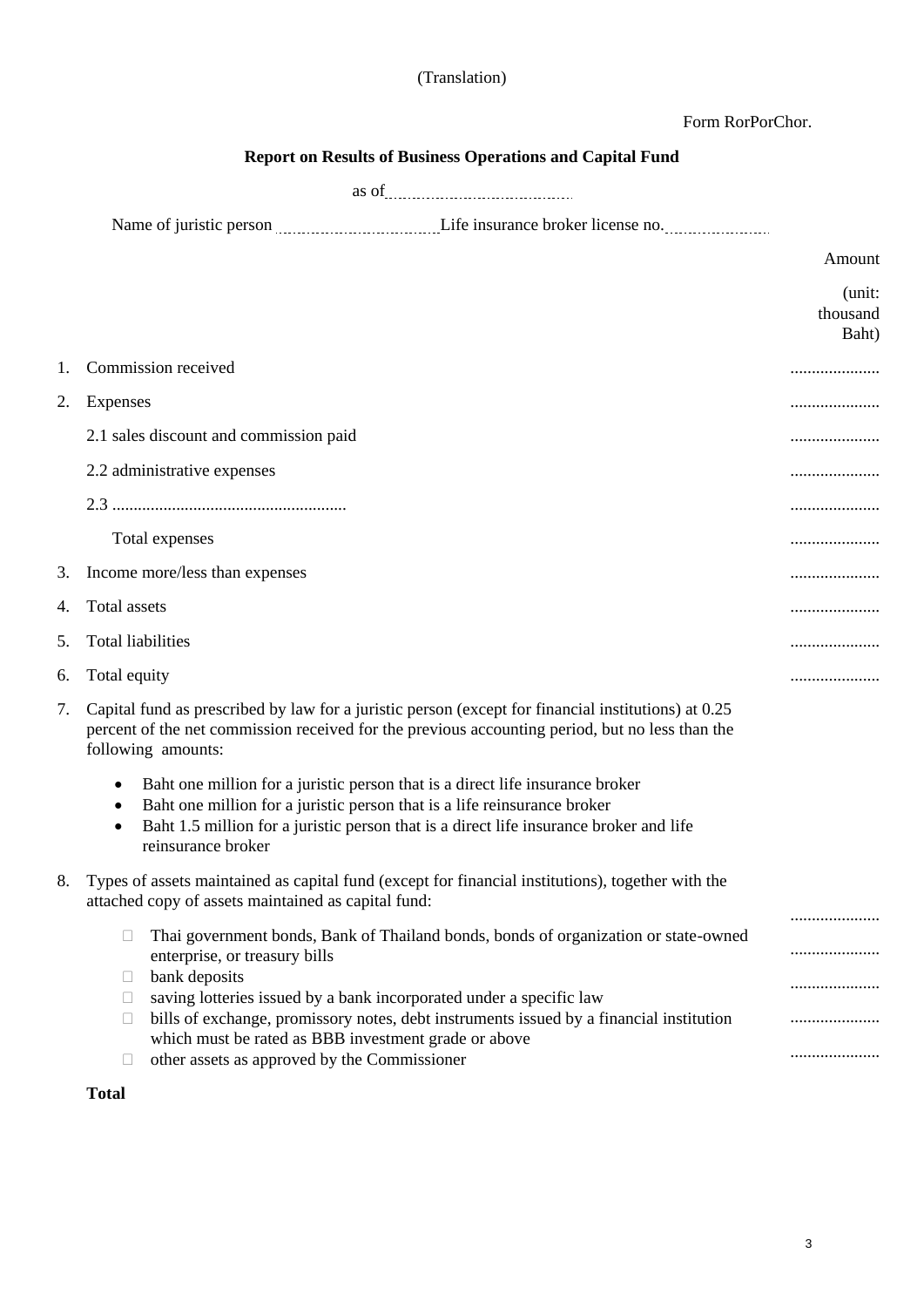# Form NorPorChor. 1

Unit: Baht

# **Report on Direct Insurance Arrangement**

Name of juristic person Life insurance broker license No.

For ( ) 1st quarter (1 Jan-31 Mar) ( ) 2nd quarter (1 Jan-30 Jun) ( ) 3rd quarter (1 Jan-30 Sep) ( ) 4th quarter (1 Jan-31 Dec), 20

| No.<br>Life |                      | Life insurance premium        |                 |                                 |                 |                            |                 |                                   | Income or commission received in this month |                 |                                 |                 |                            |                 | Total                             | Accrued                                | Accrued<br>premium as                   |                    |
|-------------|----------------------|-------------------------------|-----------------|---------------------------------|-----------------|----------------------------|-----------------|-----------------------------------|---------------------------------------------|-----------------|---------------------------------|-----------------|----------------------------|-----------------|-----------------------------------|----------------------------------------|-----------------------------------------|--------------------|
|             | insurance<br>company | Ordinary life<br>underwriting |                 | Industrial life<br>underwriting |                 | Group life<br>underwriting |                 | Personal<br>accident<br>insurance | General life<br>underwriting                |                 | Industrial life<br>underwriting |                 | Group life<br>underwriting |                 | Personal<br>accident<br>insurance | income or<br>commission<br>received in | income or<br>commission<br>as of end of | of end of<br>month |
|             |                      | First<br>year                 | Renewal<br>year | First<br>year                   | Renewal<br>year | First<br>year              | Renewal<br>year |                                   | First<br>year                               | Renewal<br>year | First<br>year                   | Renewal<br>year | First<br>year              | Renewal<br>year |                                   | this month                             | month                                   |                    |
|             |                      |                               |                 |                                 |                 |                            |                 |                                   |                                             |                 |                                 |                 |                            |                 |                                   |                                        |                                         |                    |
|             |                      |                               |                 |                                 |                 |                            |                 |                                   |                                             |                 |                                 |                 |                            |                 |                                   |                                        |                                         |                    |
|             | Total                |                               |                 |                                 |                 |                            |                 |                                   |                                             |                 |                                 |                 |                            |                 |                                   |                                        |                                         |                    |

#### **Explanatory notes**

- 1. Life insurance company means the name of the life insurance company with which the juristic person broker advises or arranges for insurance contracts to be made.
- 2. Life insurance premium means life insurance premium exclusive of tax.
- 3. Income or commission received means income or commission received for insurance policies under which the juristic person broker advises or arranges for insurance contracts to be made.
- 4. Accrued income or commission means accrued income or commission receivable from the life insurance company until the period end.
- 5. Accrued premium means insurance premium that has not been submitted by the juristic person broker to the life insurance company and accrued until the period end.